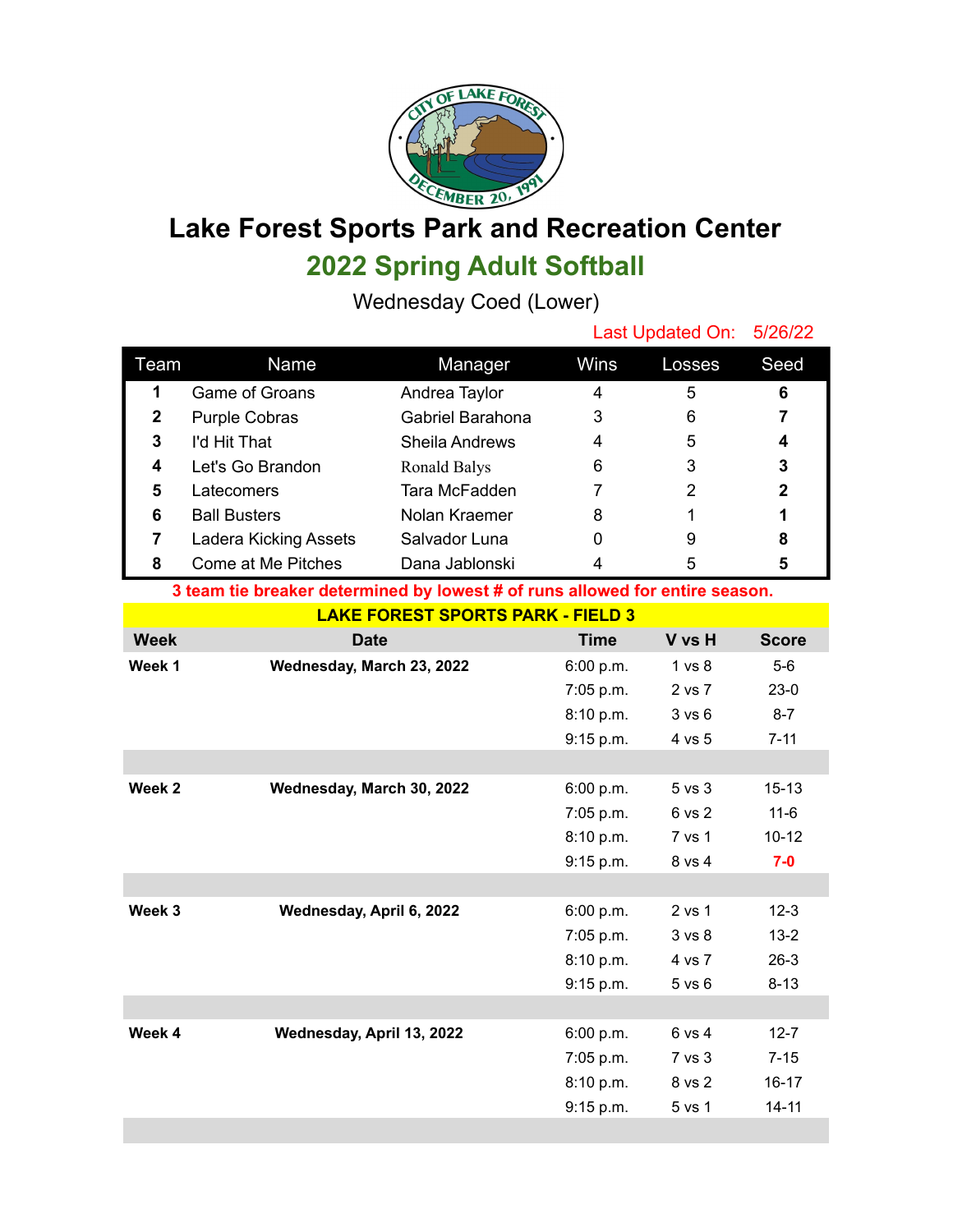| Week 5 | Wednesday, April 20, 2022             | 6:00 p.m. | 3 vs 1            | $7 - 8$   |
|--------|---------------------------------------|-----------|-------------------|-----------|
|        |                                       | 7:05 p.m. | 4 vs 2            | $13-9$    |
|        |                                       | 8:10 p.m. | 5 vs 8            | $19 - 5$  |
|        |                                       | 9:15 p.m. | 6 vs 7            | $13-9$    |
|        |                                       |           |                   |           |
| Week 6 | Wednesday, April 27, 2022             | 6:00 p.m. | 7 vs 5            | $3 - 14$  |
|        |                                       | 7:05 p.m. | 8 vs 4            | $6 - 12$  |
|        |                                       | 8:10 p.m. | 6 vs 3            | $14 - 12$ |
|        |                                       | 9:15 p.m. | 1 <sub>vs</sub> 2 | $14 - 12$ |
|        |                                       |           |                   |           |
| Week 7 | Wednesday, May 4, 2022                | 6:00 p.m. | 4 vs 2            | $19-13$   |
|        |                                       | 7:05 p.m. | 5 vs 1            | $10 - 11$ |
|        |                                       | 8:10 p.m. | 6 vs 3            | $14 - 13$ |
|        |                                       | 9:15 p.m. | 7 vs 8            | $9 - 10$  |
|        |                                       |           |                   |           |
| Week 8 | Wednesday, May 11, 2022               | 6:00 p.m. | 8 vs 6            | $10 - 18$ |
|        |                                       | 7:05 p.m. | 7 vs 5            | $8 - 14$  |
|        |                                       | 8:10 p.m. | 1 vs 4            | $2 - 16$  |
|        |                                       | 9:15 p.m. | 2 vs 3            | $4 - 10$  |
|        |                                       |           |                   |           |
| Week 9 | Wednesday, May 18, 2022               | 6:00 p.m. | 8 vs 7            | $10-1$    |
|        |                                       | 7:05 p.m. | 1 v s 6           | $15 - 16$ |
|        |                                       | 8:10 p.m. | 2 vs 5            | $11 - 26$ |
|        |                                       | 9:15 p.m. | 3 vs 4            | $4 - 18$  |
|        | <b>BLAVAPPA, PARA PPAILA ARVAILAP</b> |           |                   |           |